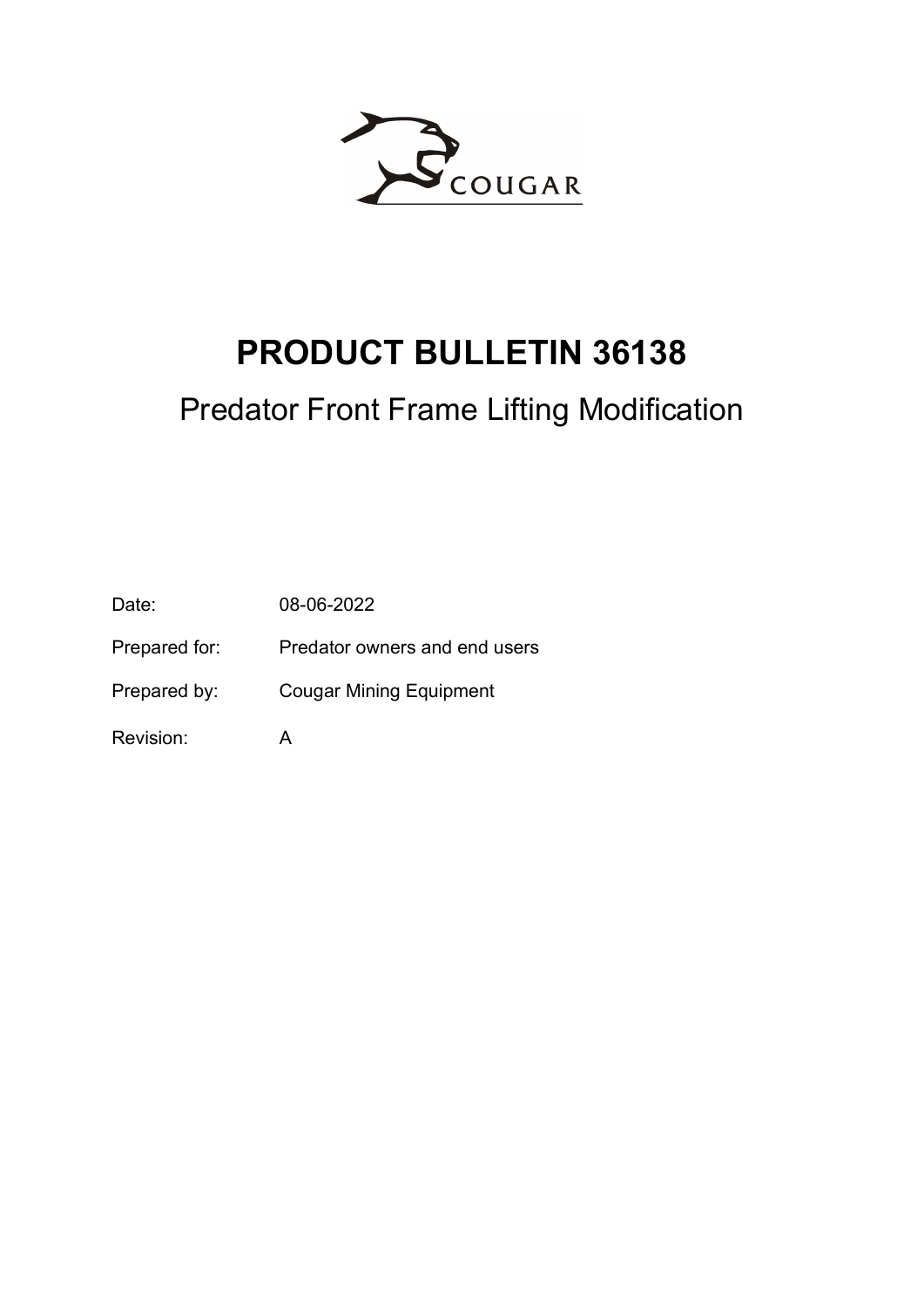

## Communication: Predator Front Frame lifting modification

The Predator is a repowered driftrunner and has a modified front chassis frame assembly to accept the new MWM engine.

The load factors of the front chassis frame have been reviewed for the load case of lifting the front of the vehicle onto stands. After detailed analysis, it has been established there may be a fatigue concern in the main side plates of the front frame, when subjected to ongoing lifting and lowering. No incidents or fatigue cracking have yet been observed or reported in the front frame.

#### Front Frame Fatigue Life Improvement



#### Figure 1: Front Frame Fatigue Life Improvement

To address concerns with potential fatigue cracking in the future, a strengthening doubler plate design has been developed and analysed as shown in Figure 1. The addition of the doubler plate reduces bending stress by approximately 40%

Future releases of the front frame will be installed with an improved side plate design to eleminate the need for the doubler plate. The depth of section of the side plates for future versions is 125mm. Later versions will not require the doubler plate.

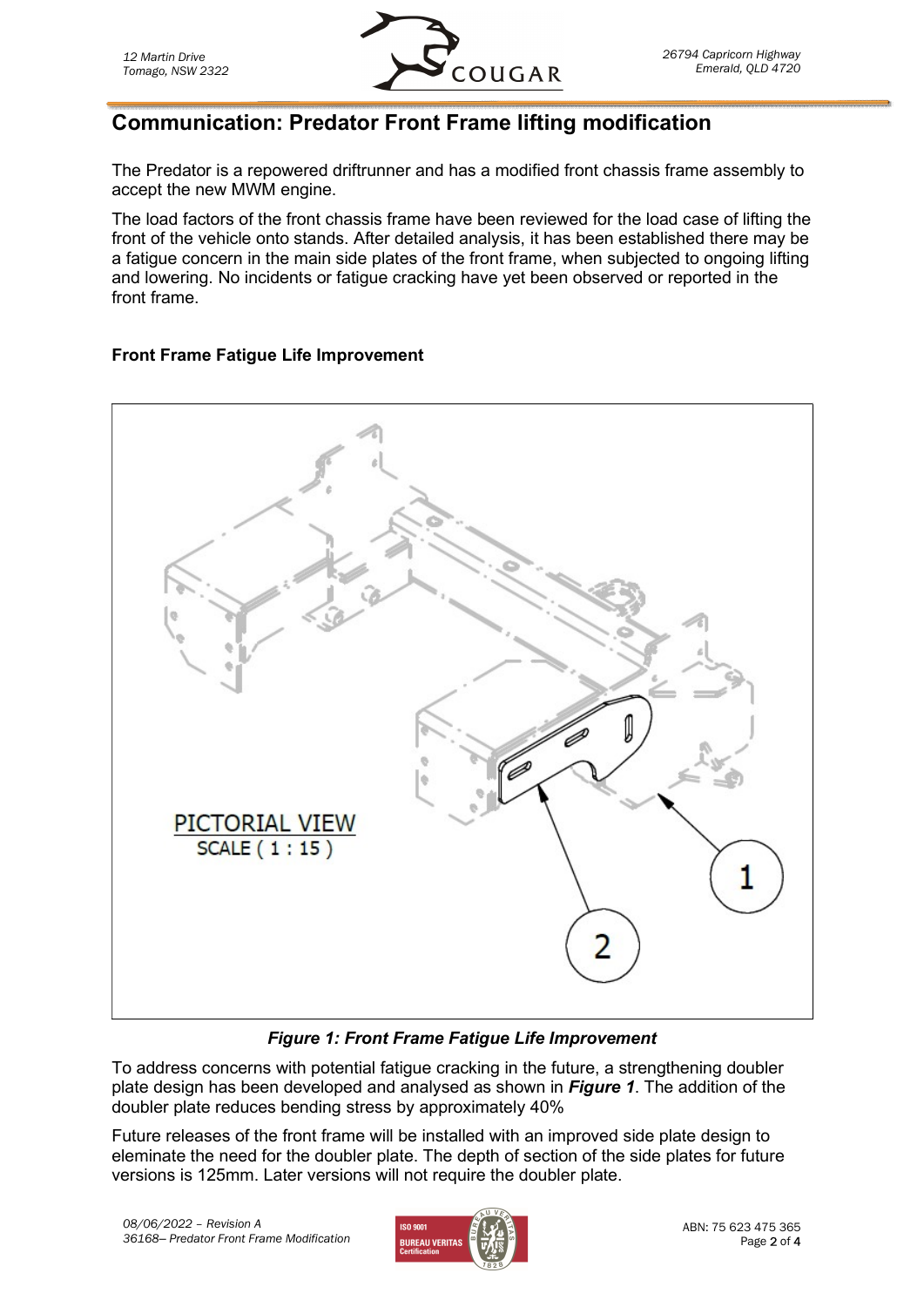

#### Ongoing Front Frame inspection

Cougar Mining Equipment recommend weekly visual inspection of the front frame and chassis rails with magnetic particle inspection to be performed on lift points on an annual basis, and the entire frame on a maximum of 4 yearly basis. Particular attention should be paid to the underside of the front frame side plate in the vicinity of the front axle as indicated in Figure 2.



Figure 2: Front Frame Area of Concern



Figure 3: Depth of section increase for all new frames

Future releases of the front frame will be installed with an improved side plate design to eleminate the need for the doubler plate. The depth of section of the side plates for future versions is 125mm as indicated in Figure 3. Later versions do not require the doubler plate.